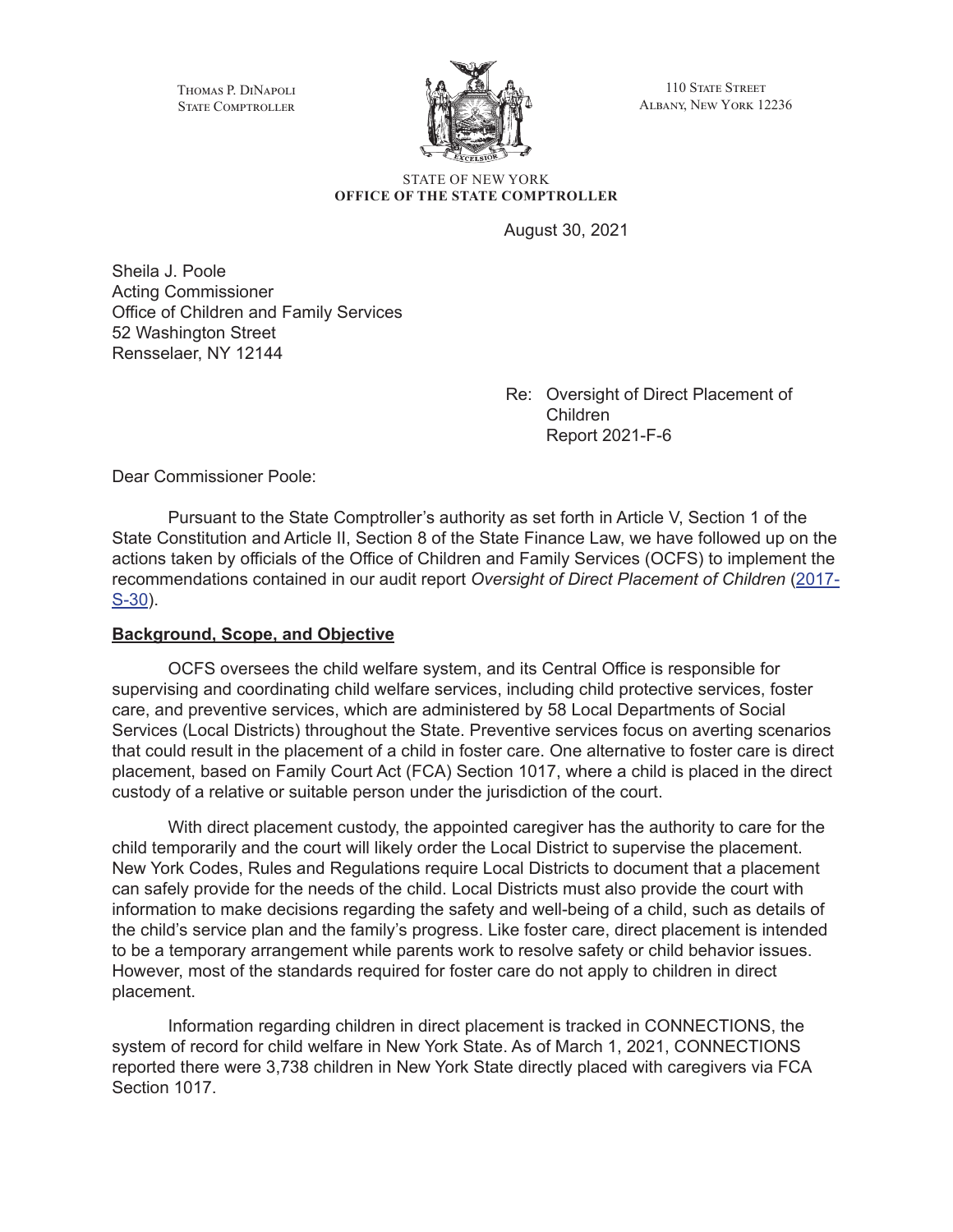Our initial audit report, issued March 2, 2020, examined whether OCFS had effective controls in place to ensure that children placed in the direct care of relatives or suitable persons via FCA Section 1017 are placed in a safe environment. The audit covered children who were in direct placement between January 1, 2014 and December 31, 2017 and included subsequent documentation and information provided by OCFS through August 26, 2019. We found OCFS did not maintain adequate oversight of direct placement to ensure that Local Districts comply with applicable laws and regulations and that children were placed in safe environments. OCFS also had not developed the same type of centralized standards, policies, or procedures for Local Districts to follow in supervising direct placement cases as it has for similar child welfare services, such as foster care. Additionally, we found that OCFS' CONNECTIONS database, the system of record for direct placement information, contained numerous inaccuracies, compromising its integrity and usefulness for OCFS' data analysis, reporting, and performance measure purposes and the reliability of direct placement case tracking.

The objective of our follow-up was to assess the extent of implementation, as of June 9, 2021, of the four recommendations included in our initial audit report.

#### **Summary Conclusions and Status of Audit Recommendations**

OCFS officials have made some progress in addressing the issues identified in our initial report. Of the initial report's four recommendations, two have been partially implemented and two have not yet been implemented.

#### **Follow-Up Observations**

# **Recommendation 1**

*Develop procedures for monitoring Local Districts' handling of direct placement cases.*

- Status Partially Implemented
- Agency Action Effective July 1, 2019, OCFS restructured the facilitation of its Continuous Quality Improvement reviews, and shifted primary responsibility for case record reviews from regional offices to its Central Office to standardize the case record review process statewide. OCFS officials also stated that, as of 2020, their protocol was updated to target direct placement cases as part of their reviews and make sure to include any direct placement cases as part of every review. According to information provided by officials, OCFS reviewed 29 direct placement cases in 2020 and has targeted 40 direct placement cases for review in 2021, a significant increase from the seven direct placement cases reviewed during 2019. OCFS officials said that they are in the process of developing a manual to document the new protocols for sampling preventive cases as part of their record reviews.

## **Recommendation 2**

*Develop procedures for county supervision of children in direct placement to ensure greater consistency across the State.*

- Status Not Implemented
- Agency Action OCFS officials stated that they are in the process of issuing guidance that would reiterate the standards in their Preventive Services Practice Guidance Manual to reinforce the counties' responsibility for supervision of children in preventive cases,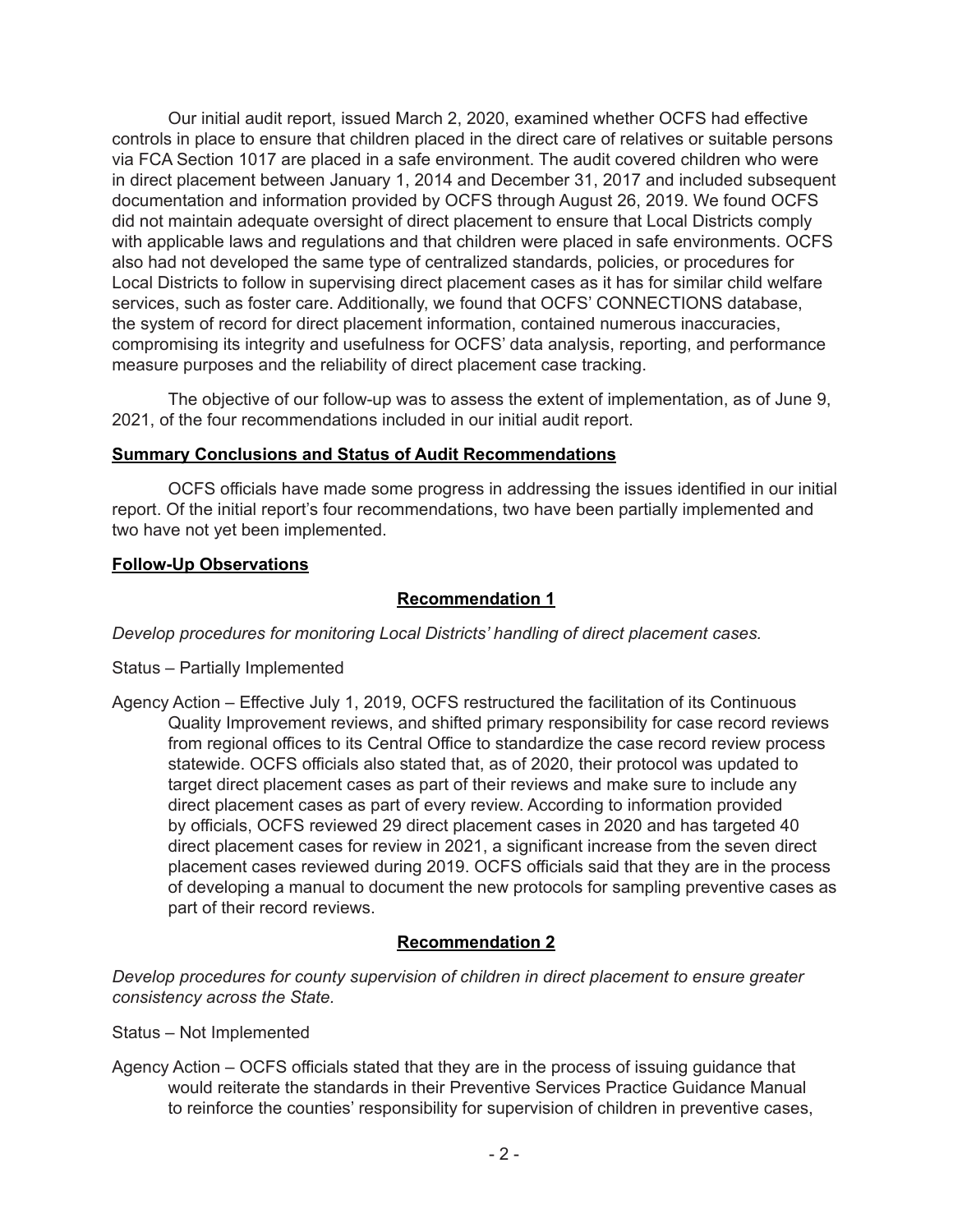including direct placement custodial arrangements. While officials said this is a step toward implementing our recommendation, they also stated that the planned guidance does not include any new procedures to address the issues identified in our initial audit report. Officials provided a draft document developed by one Local District that outlines potential procedures for supervision of children in direct placement, including the frequency of home visits. However, officials have not yet developed the same kind of centralized procedures for all Local Districts to follow.

## **Recommendation 3**

*Establish minimum standards for the safety of children in direct placement.*

## Status – Not Implemented

Agency Action – OCFS officials said that the guidance they plan to issue, as described above in Recommendation 2 Agency Action, also addresses this recommendation. OCFS officials asserted that, in addition to reiterating the standards in their Preventive Cases Manual, the guidance will align with the existing standards in their Child Protective Services Manual and Family Assessment and Service Plan Guide, which reinforce standards for oversight of children in preventive cases, including direct placement. Officials stated that the planned guidance does not include any new procedures to address the issues identified in our initial audit report and, despite our requests, did not provide us with any detailed information on what would be included in this guidance.

## **Recommendation 4**

*Correct the errors identified in the direct placement data and implement ways to prevent and detect input errors to ensure that information in CONNECTIONS is complete and accurate.*

- Status Partially Implemented
- Agency Action Upon our engagement of this follow-up, OCFS officials said that they corrected nearly all the direct placement data errors identified in the initial audit, but only provided evidence for one correction from the 23 cases we originally found with errors. However, in 2019, OCFS developed a Data Governance Council (Council), which is responsible for establishing, maintaining, and monitoring strategies, policies, and procedures that govern data management across OCFS' child welfare programs. The Council approved a Charter and Implementation Plan and, beginning in July 2021, intends to meet bimonthly, focusing on its top child welfare data quality priorities. In addition to the Council, officials established a direct placement Connections Data Quality Workgroup to analyze and address data quality issues in the CONNECTIONS system, and developed a Statewide Information System Tool for Accuracy to be used by staff when performing case record reviews.